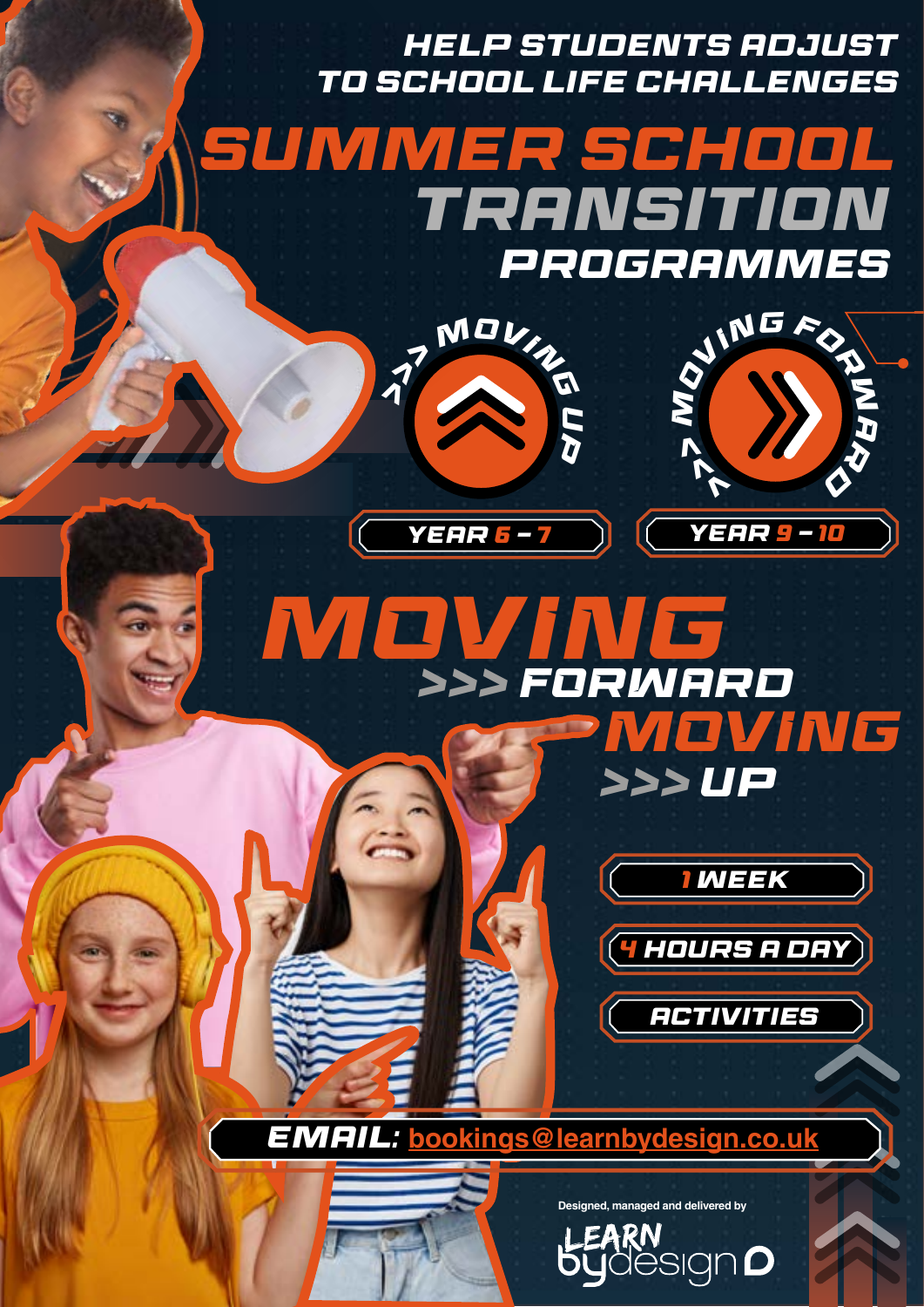### Programmes to support, engage and **MOTIVATE LEARNER**

**Learn by Design bring education to life through the delivery of cross-curricular and extracurricular activities. We work hand in hand with schools to ensure the activities we provide create the impact that your learners need with the key drivers being to inspire, prepare and motive participants to learn effectively.**

**We are a dynamic and committed team working to the highest educational standards. We deliver national, regional and individual programmes on behalf of schools, corporate and public sector clients including the delivery of multiple DfE funded programmes, such as NCS.**

#### **Our Summer Transition Programmes**

- ... are delivered at your school site.
- ... are delivered by our team of enthusiastic education communicators.

YEAR 6 - 7 YEAR 9 - 10

- ... come with a promotion package to help sign up participants.
- ... is a one-week\* programme containing 4 hours of activities a day.





**>> Improve communication**



- **>> Inspirational encounters >> Build motivation techniques**
- **>> Teamwork**
- **>> Promote independent thinking**
- **>> Improve communication**

### ICK HERE FOR MORE INFO.

*\*Our summer camps are usually delivered as a one-week programme, with 4 hours of activities a day, however we can also provide shorter programmes of 1-3 days or individual 1 - 2 hours activity sessions.*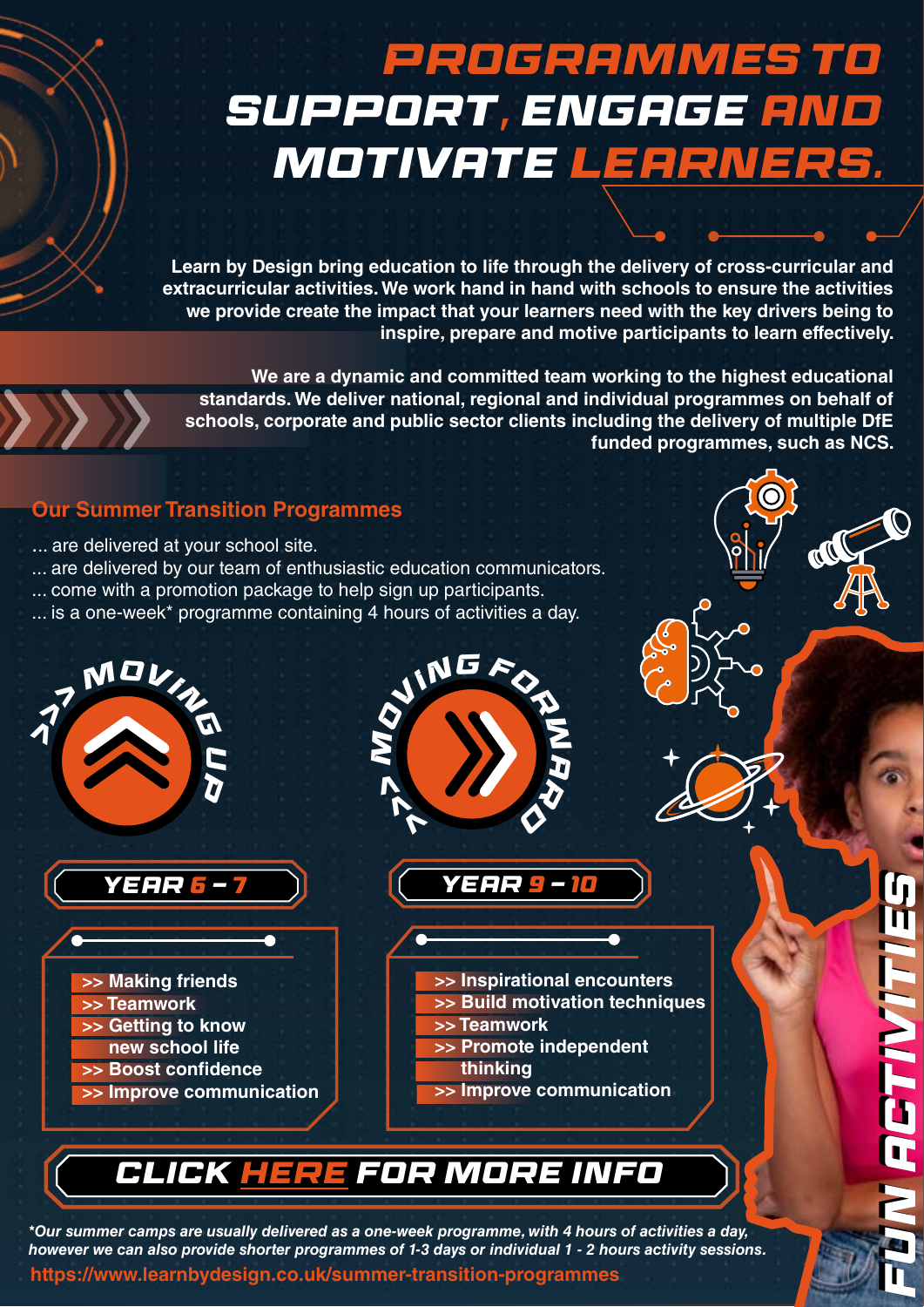

#### **What do the programmes include?**

Our summer activities are designed to support a more informal learning environment, allowing adjustment to the sessions to reflect learners' interests and energy levels. To engage, excite and motivate learners we assign a theme to each day of activity.



Both Moving Up and Moving Forward programmes have multiple themes to choose from. Each theme has been developed using our most popular hands on and interactive activities. Throughout the week groups will rotate through the days selected for your timetable.





Learners go on a journey of robotics and team discovery as they understand the steps in history that have led to the modern world of robotics, how and why we use them and how they can be programmed.



Learners will discover more about the world that we live in, from plants and animals to different habitats, before discovering how technology is enabling us to find ways to live on earth without causing damage.

#### space voyage

Learners journey through time and space, testing their current space knowledge, designing their own space craft, and completing a Mars rover mission.



This day draws on the athletics world and the important elements for success, including understanding our brains and bodies, working together, and setting targets.



Will your learners have what it takes to research, write and act out their own tv advert for a new product? Led by our preforming arts communicators, this day includes prop making and role play acting games.



Can your learners engineer future travel solutions? In teams they will build a railway up the country from K'nex and complete bonus challenges. They will then consider where in the world they would travel and design their perfect holiday with friends.



Get your learners ready for the routine of secondary school with this day focused around fun games and craft challenges to get them thinking about expectations, the differences between primary school and secondary school, finding friends and balancing hobbies and school work.











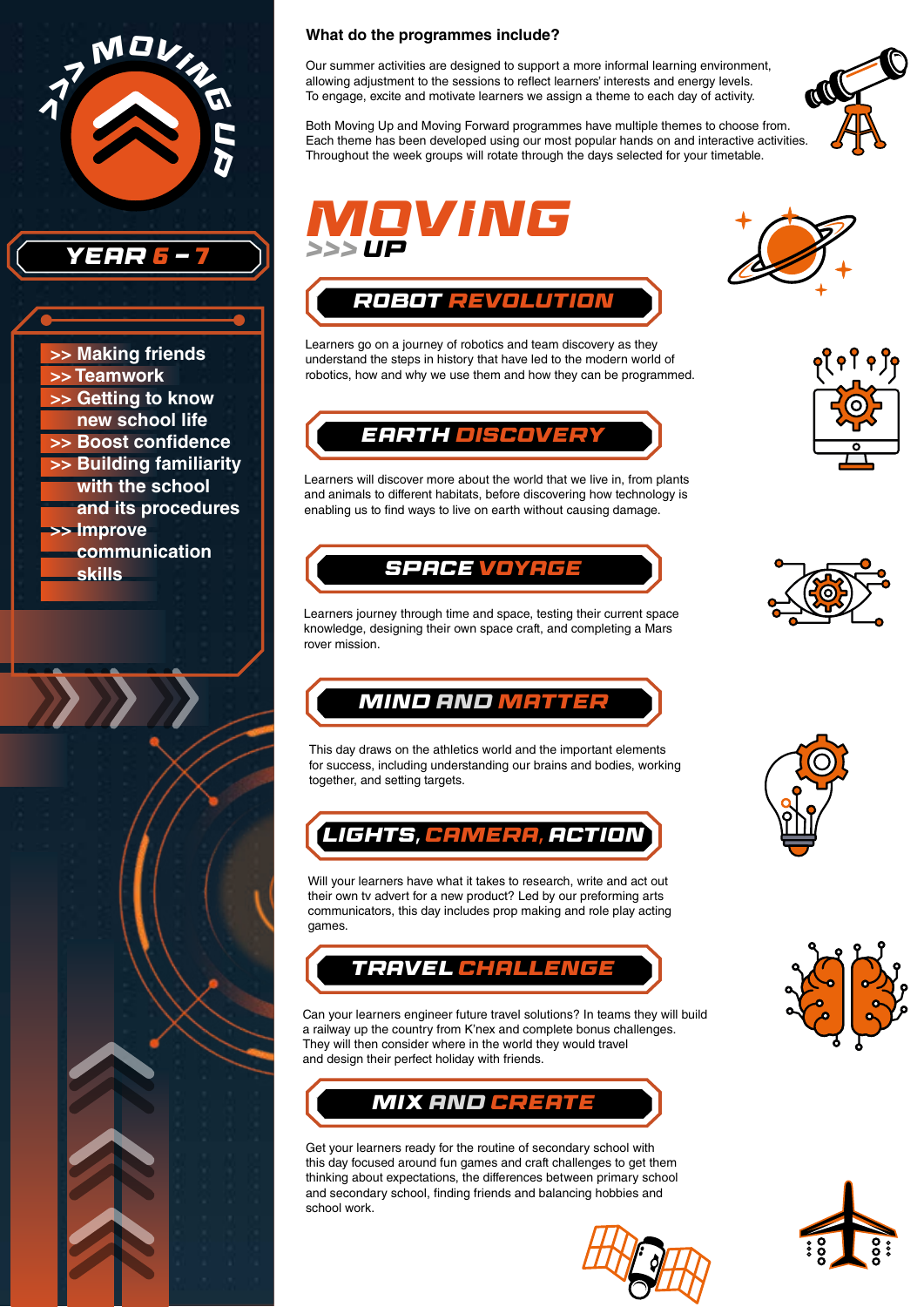



where possible, WE WILL INVITE athlete or employer ambassadors to join one or two theme days across the week.





#### **an engineer?**

Learners explore the world of engineering, from structural and infrastructure engineering to software engineering, through robotics, building and problem solving challenges.



#### **a sustainability champion?**

Learners explore the world of engineering, from structural and infrastructure engineering to software engineering, through robotics, building and problem solving challenges.

### how do i become...

#### **a medical and health professional?**

Are your learners ready for a health science career? From neuroscience to biochemistry and physiology they will uncover a range of health related careers though competitive and hands on workshops.

#### how do i become...

#### **a business professional?**

Do your students have what it takes to become CEO of their own company? In teams they will develop their own business idea and pitch it at the end of the day, learning about the fundamentals of business planning and finance as they go.



#### **ready for success?**

Learners will focus on the mindset they need to succeed in their GCSE's or other life goals. This includes being able to set their own targets, developing resilience, understanding motivation and learning new skills.



#### **able to navigate challenge?**

Take your learners on a fun day of self awareness through this wellbeing day, where they will learn how to balance the different pressures of adult life and they best ways to re-charge.

### how do i become...

#### **a world traveller?**

This day will give students an opportunity to develop their own social action project for somewhere in the world along with some short activities focused on world careers.







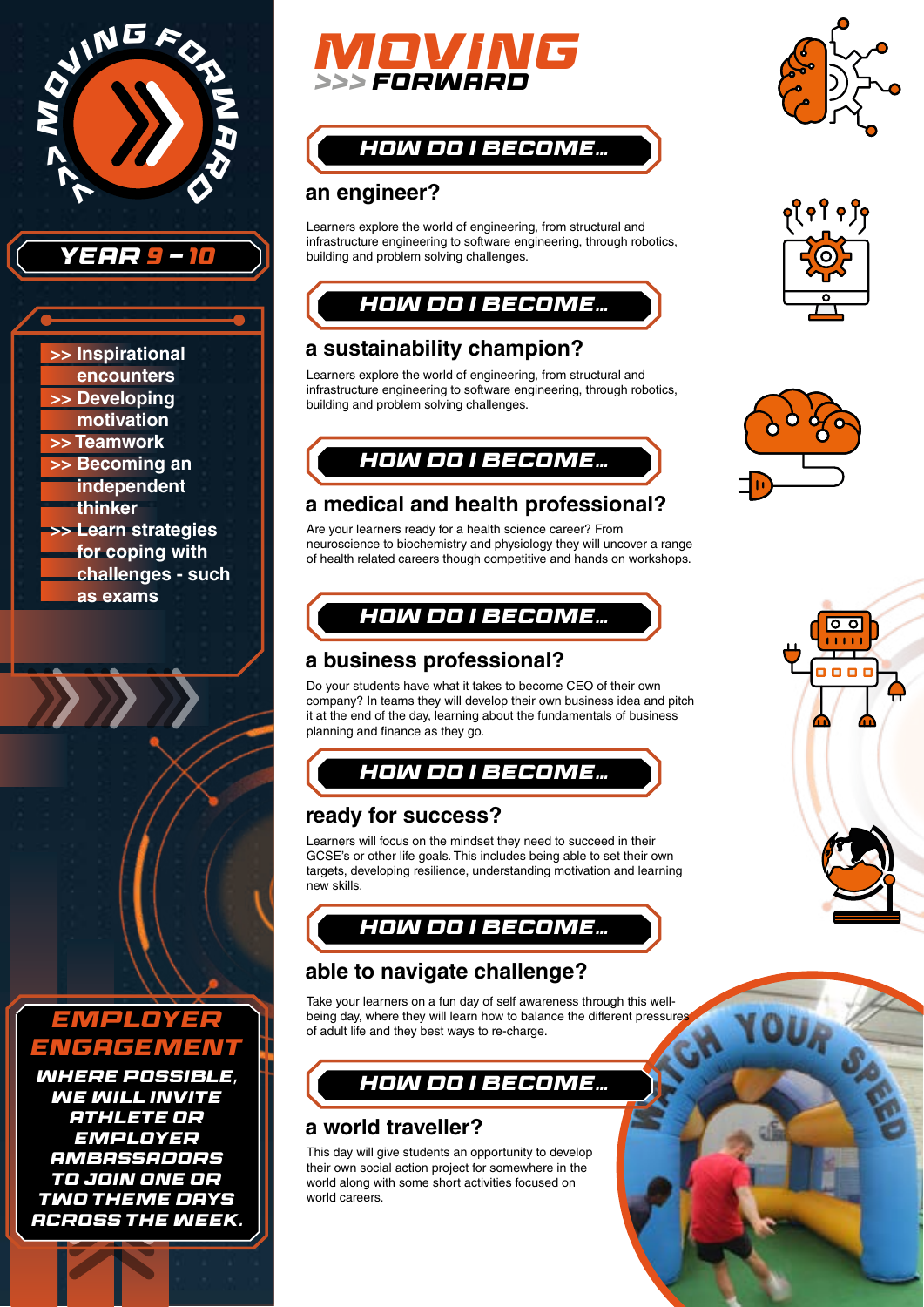### example timetables:

**Moving Up - 60 learners for 1 week:**

|                        | Monday                   | Tuesday                       | Wednesday                         | Thursday                                  | Friday                                    |
|------------------------|--------------------------|-------------------------------|-----------------------------------|-------------------------------------------|-------------------------------------------|
| <b>GROUP 1</b><br>(30) | Earth<br>discovery       | <b>Space</b><br><b>Voyage</b> | <b>Travel</b><br><b>Challenge</b> | Lights,<br><b>Camera</b><br><b>Action</b> | <b>Mix and</b><br>create                  |
| <b>GROUP 2</b><br>(30) | <b>Mix and</b><br>create | <b>Earth</b><br>discovery     | <b>Space</b><br><b>Voyage</b>     | <b>Travel</b><br><b>Challenge</b>         | Lights,<br><b>Camera</b><br><b>Action</b> |

**Moving Forward - 150 learners for 1 week:**

|                        | Monday                                                 | Tuesday                                                | Wednesday                                                 | Thursday                                               | Friday                                              |
|------------------------|--------------------------------------------------------|--------------------------------------------------------|-----------------------------------------------------------|--------------------------------------------------------|-----------------------------------------------------|
| <b>GROUP 1</b><br>(30) | How do I<br>become<br>ready for<br><b>SUCCESS</b>      | How do I<br>become<br>an engineer                      | How do I<br>become<br>a business<br>professional          | How do I<br>become<br>a sustainability<br>champion     | How do I<br>become<br>able to navigate<br>challenge |
| <b>GROUP 2</b><br>(30) | How do I<br>become<br>able to<br>navigate<br>challenge | How do I<br>become<br>ready for<br><b>SUCCESS</b>      | How do I<br>become<br>an engineer                         | How do I<br>become<br>a business<br>professional       | How do I<br>become<br>a sustainability<br>champion  |
| <b>GROUP 3</b><br>(30) | How do I<br>become<br>a sustainability<br>champion     | How do I<br>become<br>able to<br>navigate<br>challenge | How do I<br>become<br>ready for<br><b>SUCCESS</b>         | How do I<br>become<br>an engineer                      | How do I<br>become<br>a business<br>professional    |
| <b>GROUP 4</b><br>(30) | How do I<br>become<br>a business<br>professional       | How do I<br>become<br>a sustainability<br>champion     | How do I<br>become<br>able to<br>navigate<br>challenge    | How do I<br>become<br>ready for<br><b>SUCCESS</b>      | <b>How do I</b><br>become<br>an engineer            |
| <b>GROUP 5</b><br>(30) | How do I<br>become<br>an engineer                      | How do I<br>become<br>a business<br>professional       | <b>How do I</b><br>become<br>a sustainability<br>champion | How do I<br>become<br>able to<br>navigate<br>challenge | How do I<br>become<br>ready for<br><b>SUCCESS</b>   |

Email: **bookings@learnbydesign.co.uk**

**OR BOOK ONLINE USING THE LINK BELOW:**

**<https://www.learnbydesign.co.uk/summer-transition-programmes>**

*Our summer camps are usually delivered as a one-week programme, with 4 hours of activities a day, however we can also provide shorter programmes of 1-3 days or individual 1 - 2 hour activity sessions.* **www.learnbydesign.co.uk**

M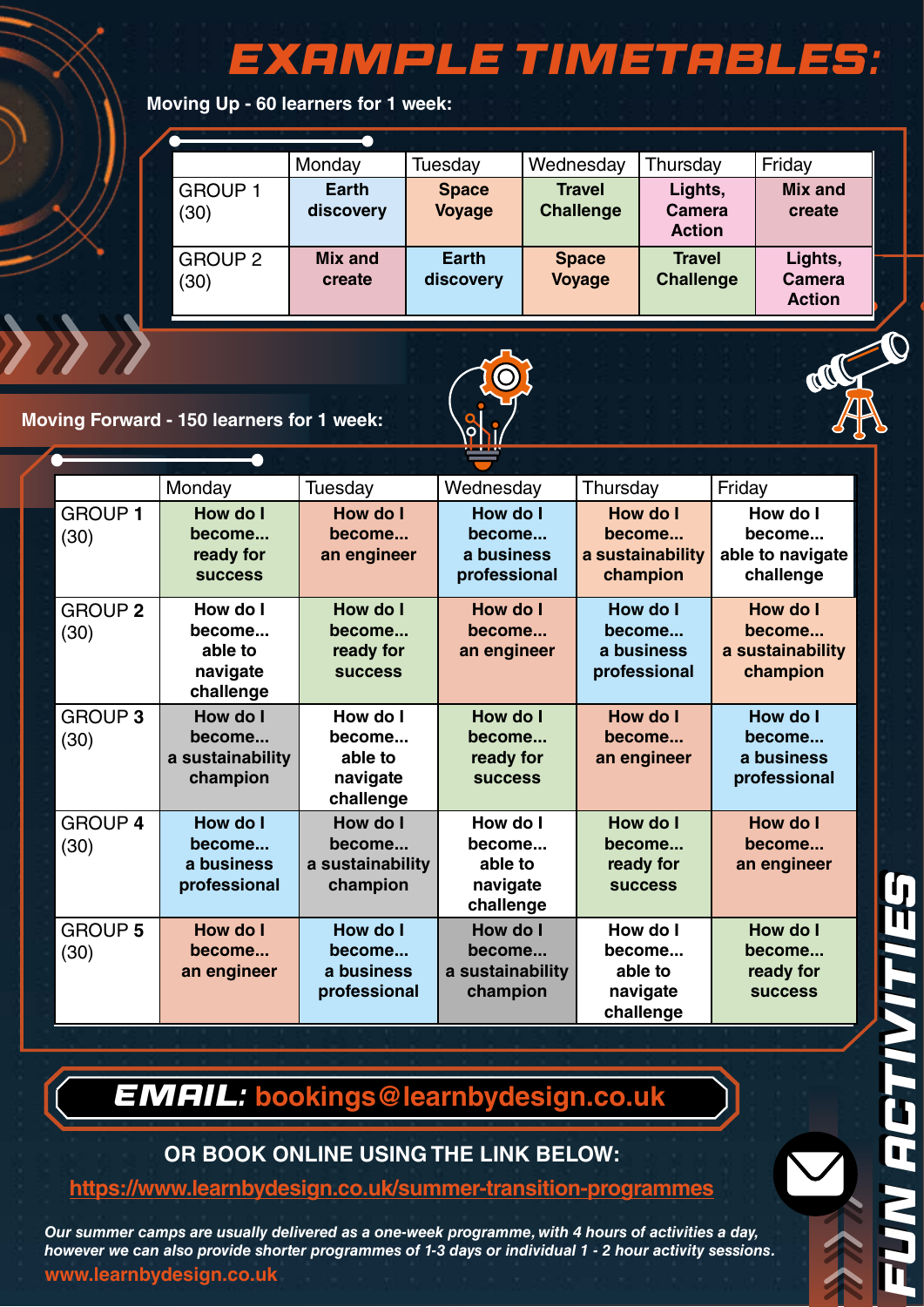**The way you've f**<br> **f**<br> **o** The way you've<br>
managed to engage **all of them every day considering all their different needs is really good. We don't get that with outside providers usually**

*St Martins - SEND School* 

ENGUIRE H

re:

 $\overline{\mathbf{A}}$ 

#### **What experience do we share?**

Learn by Design has been providing summer holiday transition camps for over 20 years in a variety of locations across England. We are also one of the largest National Citizen Service providers in the country providing summer camp experiences for over 5000 young people per year.

We are a dynamic and committed team working to the highest educational standards. We deliver national, regional and individual programmes on behalf of schools, corporate and public sector clients to provide quality, value for money, educational products and services to inspire future generations. Learn by Design are also a DfE contract holder.

#### What does the booking journey look like?

- **" 1. Register your interest using the bookings email or the online registeration form.**
- **2. Someone from our team will be in touch to arrange a call and discuss your needs.**
- **3. Booking confirmed. (50% of payment due at this point)**
- **4. Someone from our delivery team will be in touch to collaborate with you to confirm the logistics and exact sessions to take place.**
- **5. Programme delivered (50% of payment due at this point)**
- **6. Summary report sent to you.**

[click here to fill in online](https://www.learnbydesign.co.uk/summer-transition-programmes)

**<https://www.learnbydesign.co.uk/summer-transition-programmes>**



**OR Email:** 

**[bookings@learnbydesign.co.uk](mailto:bookings@learnbydesign.co.uk)**

*for more information.*



**Designed, managed and delivered by**

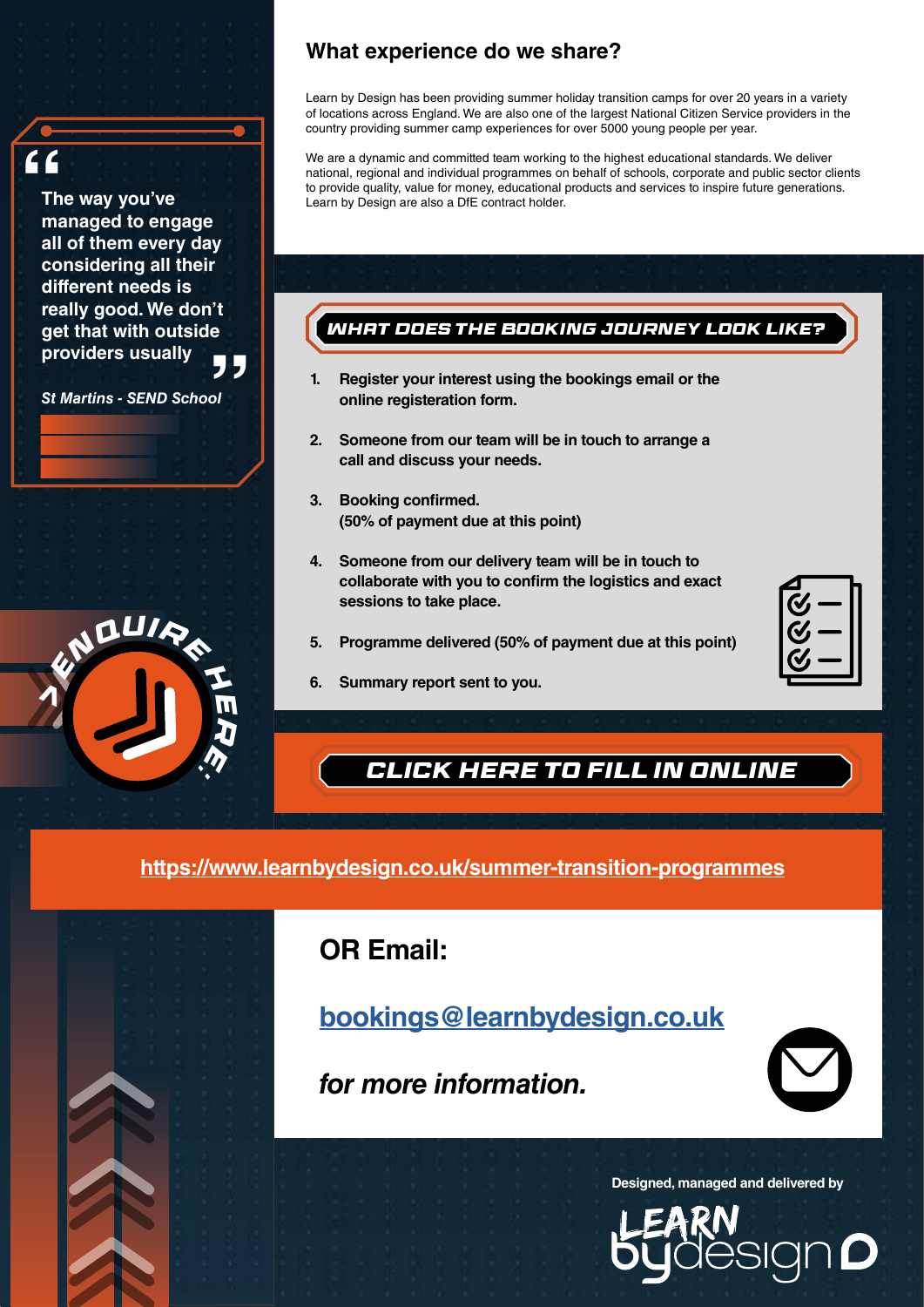

#### **What is included in the price?**

- **• Planning meetings with camp leader.**
- **Promotional pack (template letter for parents, template Power Point for assembly promotion, poster web-page and social media graphic).**
- **• 4 hours a day of interactive activities per group of up to 30 learners.**
- **• Experienced education communicator to run the activities.**
- **• All equipment and consumables needed for the workshops.**
- **• Breakout activities for students with additional needs (if necessary).**

| r, |  |
|----|--|
|    |  |
| ク  |  |
| 4  |  |
|    |  |

#### **What do you need to do?**

- 1. Recruit the students
- 2. Obtain and hold all personal details and health information from the students in accordance with your school's data protection policies
- 3. Organise the rooms and outside space needed for your chosen programme (don't worry, we'll tell you what is ideally needed and amend the programme according to the space available)
- 4. Organise student refreshments for the week (if desired)
- 5. Ensure the correct ratio of school staff are available to supervise at all times
- 6. Ensure behaviour is managed and break times are fully supervised
- 7. Inform us of any pertinent SEN or physical requirements that may influence how our programme is delivered

**Optional extras to enhance your Summer Programme's student experience include:**

- **> Photography and Video of the weeks activities.**
- **> Evaluations and report.**
- **> Branded take home bag of goodies for each student.**
- **> Sign Up assembly Member of staff to introduce the programme and encourage students to sign up over the summer.**

**For any of these offers - please ask the bookings team member for more details when enquiring.**